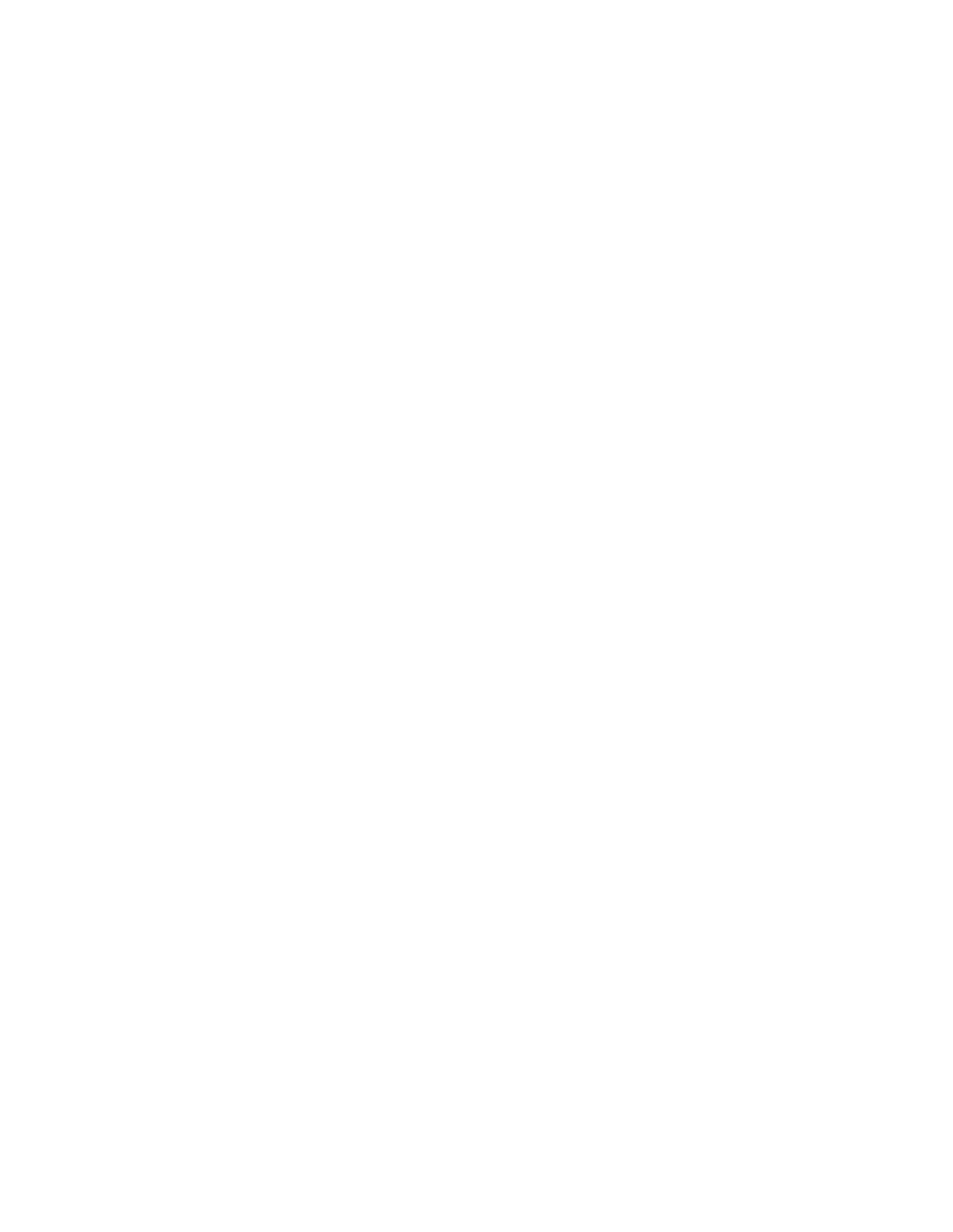# Hardware-Efficient Quantized Polar Decoding with Optimized Lookup Table

Toshiaki Koike-Akino, Ye Wang, Semih Cayci\* , David S. Millar, Keisuke Kojima, Kieran Parsons

Mitsubishi Electric Research Laboratories (MERL), 201 Broadway, Cambridge, MA 02139, USA. \*Electrical & Computer Engineering, The Ohio State University, Columbus, OH 43212, USA. {koike, yewang, millar, kojima, parsons}@merl.com

*Abstract: We propose an energy-efficient polar decoding which employs optimized lookup tables (LUTs) to minimize the mutual information loss caused by finite-precision hardware implementations. We show that nearly lossless designs are feasible with few-bit LUTs.*

*Keywords: Coding and forward error correction for optical communications*

### I. INTRODUCTION

A great advancement of soft-decision forward error correction (FEC) such as low-density parity-check (LDPC) codes has contributed to improving tolerance against linear and nonlinear distortion for reach expansion and throughput increase in modern optical communications. Recently, polar codes have drawn much attention in research community since they were selected in wireless 5G standard because of the competitive performance (approaching the Polyanskiy bound) against state-of-the-art LDPC codes. In this paper, we first introduce several recent efforts in developing practical polar codes, such as high-gain, low-power and high-throughput architectures, which may be suited for optical communications. Additionally, we discuss potential research challenges to be dealt with for further improvement. We then propose a hardware-friendly polar decoding scheme based on finite-precision lookup table (LUT) operations. By optimizing non-uniform quantization map through mutual information analysis, we can achieve excellent performance even for the case when small number of quantization levels is available under the constraint of hardware resource.

## II. POLAR CODES: RECENT PROGRESS

The polar decoding based on successive cancellation list (SCL) has a log-linear complexity order of  $\mathbb{O}[LN \log_2(N)]$ , where *L* and *N* are list size and codeword length, respectively. This nonlinear complexity can be a great drawback compared to linear-complexity belief-propagation (BP) decoding of LDPC codes. However, the nonlinear complexity turns to be advantageous when we shorten the block length. In [8, 15], it was shown that polar decoding can be lower complex than typical LDPC decoding in the short length regimes; specifically shorter than about  $N = 65,000$  bits. For reference, some remaining challenges to be tackled in developing practical polar-coded systems are listed in Table I.

| Specification              | Potential solutions                                                                                      |
|----------------------------|----------------------------------------------------------------------------------------------------------|
| High coding gain           | Nonbinary [15], interleaver [6, 7], BICM-ID [12], concatenation, constellation shaping [13, 14], subcode |
| Low-complexity operation   | Irregular polarization [8, 9, 10], offset min-sum, delta-min                                             |
| Finite-precision operation | Mixed log/probability, quantization design [1, 2], lookup table design                                   |
| Parallelism                | Large kernel, multi-kernel, nonbinary [15], multibit decoding, belief propagation, neural network        |
| Low latency                | Spatial coupling, convolutional, short-length design                                                     |
| Low power consumption      | Adaptive list, dynamic scheduling, flip decoding                                                         |
| High throughput            | Turbo [11, 12] (unrolling, pipeline, massive parallel), analog decoding                                  |
| Rate adaptation            | Rate compatible, universal, puncture, shortening, adaptive modulation, nested, rateless, repeat request  |
|                            |                                                                                                          |

TABLE I CHALLENGES IN HARDWARE-FRIENDLY POLAR CODES FOR HIGH-SPEED OPTICAL COMMUNICATIONS

#### *A. Why Polar Codes?*

The most random codes are known equally good when the block length is large enough. However, the decoding latency is usually increased with the block length. Hence, how to design short codes has been a challenging problem for decades. Unfortunately, LDPC codes generally do not perform well at short block lengths. From this reason, the fifth-generation wireless standard has chosen polar codes as an alternative FEC to LDPC codes for short-packet transmission. Here we introduce our research activities to improve the practicality of polar codes in high-throughput optical communications.

#### *B. Polar-Coded Modulation*

The conventional polar code construction assumes memoryless identical channel reliability, which is often not valid, e.g., when we use high-order QAM formats. In consequence, careful interleaver design which properly maps the coded bits to modulation bit-planes becomes important so as not to destruct the channel polarization. We have optimized [6, 7]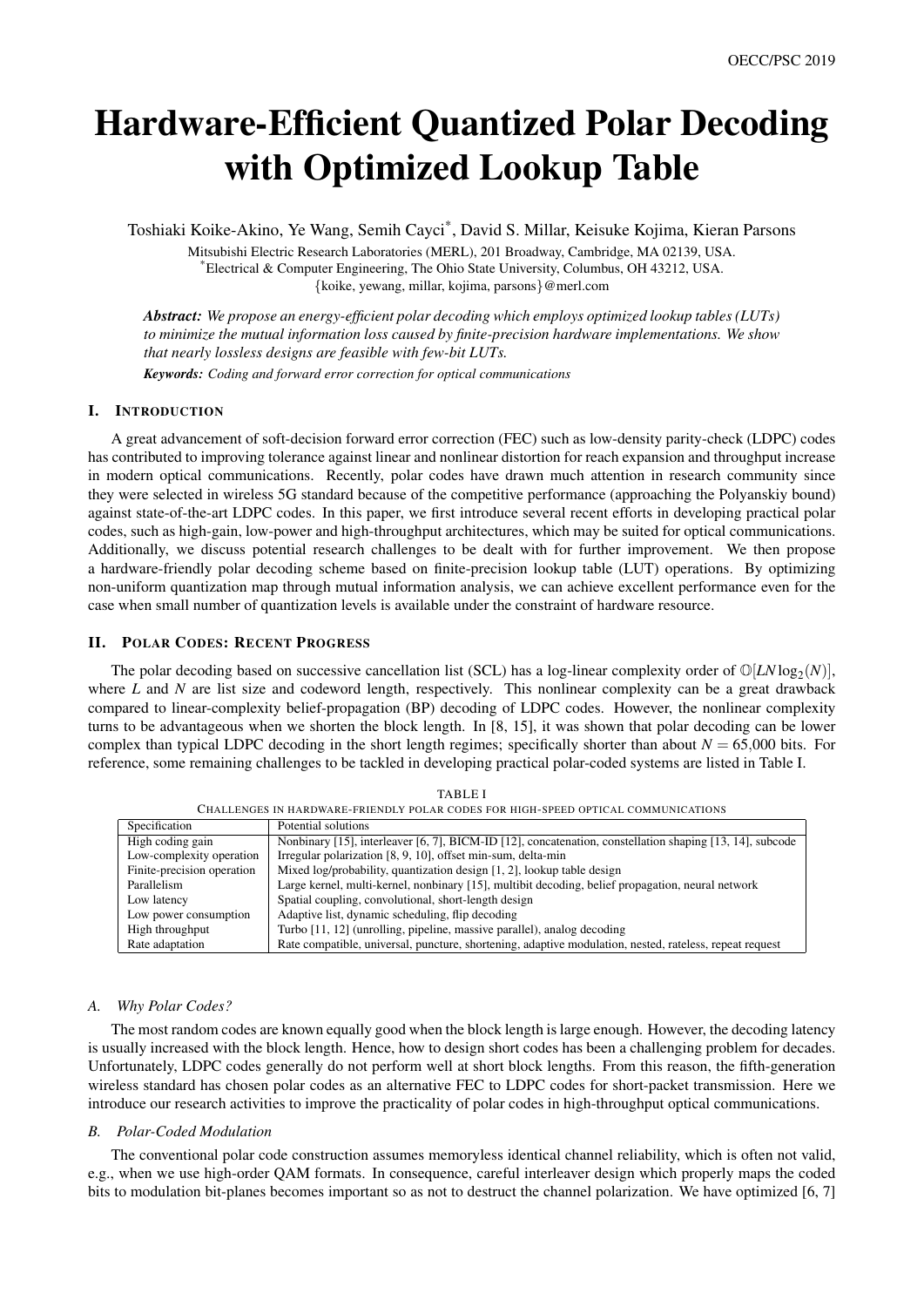an interleaver parameter for BICM systems to achieve more than 0.5 dB gain over random interleaving. We have further improved the performance by using an OFDM ordering and a geometric shaping with a super-Gaussian constellation [7, 13]. In [14], a joint probabilistic shaping and polar coding was realized without an external distribution matcher, through the use of dynamic frozen bits. A nonbinary-input coded modulation (NBICM) was investigated with nonbinary polar codes for high-order QAMs, showing about 1 dB gain over BICM. In addition, polar BICM-ID was studied in [12].

#### *C. Irregular Polar Codes*

We have proposed a new code construction method for irregular polar codes, whose polarization units are irregularly pruned to drastically reduce the computational complexity and decoding latency while achieving better performance [8, 9, 10]. Since pruned polarization units do not need any computation for both encoding and decoding, we can reduce the computational complexity. In addition, the decoding latency can be also reduced by carefully choosing the set of inactive polarization units to enable partially parallel computations. This is a great advantage for SCL decoding, which is usually difficult to parallelize. The proposed irregular polar codes showed slightly better performance than regular counterparts while reducing decoding complexity by at least 30% and decoding latency by 80%. It was also experimentally demonstrated that the irregular polar codes can outperform the state-of-the-art LDPC codes [8].

#### *D. Turbo Polar Codes*

One major drawback of polar SCL decoding lies in the difficulty of parallel implementation, leading to low throughput. To tackle this issue, we have proposed polar turbo product codes (TPC) [11, 12] which constitutes spatially-coupled parallel short-block polar codes. With parallel and pipeline SCL decoding, the proposed polar-TPC (256,239) 2 achieves roughly 256-times faster decoding throughput. In addition, the use of irregular polarization [8] reduces the decoding power by 72% and latency by 88%. The polar-TPC offers 0.5 dB gain over the conventional TPC based on BCH codes.

### III. QUANTIZED POLAR DECODING

In this paper, we account for another practical aspect required for hardware implementation. In practical hardware, we generally need to consider finite-precision operations, which can be fixed-point arithmetic for typical energy-efficient interfaces. Most existing researches on polar codes have not considered such finite-precision operations. Hassani and Urbanke first analyzed polar decoding performance with uniform quantization in [1], and proved that ternary quantization can result in polarization. In [2], uniform quantization was optimized through quantized Gaussian approximation (GA), and it was shown that 6-bit quantization is sufficient to approach floating-point precision performance. In fact, analogous quantized density evolution (DE) was proposed in [3], while they did not focus on quantized decoding but frozen bit design to prevent exponentially increasing cardinality of DE. The technique was extended to nonbinary polar codes in [4]. In this paper, we propose an optimized non-uniform quantization to improve the resilience against precision errors, exploiting the quantized DE [3] to design lookup table (LUT). Our method is analogous to the LUT optimization for LDPC codes proposed in [5], where minimum rate loss is realized by analyzing mutual information transfer. Note that the factor graph of polar codes constitutes of nodes having no higher degree than two for incoming edges, and thus designing LUTs to minimize mutual information loss is rather straightforward than LDPC codes.

#### *A. Quantized DE for LUT Optimization*

We use L-value notation, i.e., log-likelihood ratio (LLR) defined as  $L = \log \Pr(y|x=0) / \Pr(y|x=1)$ , where *x* and *y* are transmitted data and received data, respectively. For BPSK in AWGN channels, it becomes  $L = 2y/\sigma^2$  with  $\sigma^2$  being the noise variance. For SCL decoding, the polarization unit performs sum-product message passing, taking two incoming log-likelihood ratio (LLR) messages *L<sup>i</sup>* and *L<sup>j</sup>* , to generate outputs for upper and lower branches as follows:

$$
L'_{i} = L_{i} \boxplus L_{j} = 2 \tanh^{-1} \left( \tanh \frac{L_{i}}{2} \times \tanh \frac{L_{j}}{2} \right), \qquad L'_{j} = (-1)^{u_{i}} L_{i} + L_{j}, \tag{1}
$$

where  $u_i \in \{0,1\}$  denotes the hard decision value in SCL decoding. There are various approximation methods to reduce the complexity of "box-plus" operations, such as min-sum and delta-min. In fact, when the L-values are quantized, we do not need any arithmetic operation or approximations but LUTs. The problem of LUT constructions, however, lies in the cardinality expansion. Specifically, letting *Q* be the alphabet size of incoming L-values, the outgoing L-values has at most  $Q^2$  and 2Q possibilities, respectively for upper and lower branches. After  $log_2(N)$ -stage polarizations, it will be at most  $Q^N$  cardinality. In [3], two merging operations, i.e., upgrading-merge and degrading-merge functions, were proposed to keep the cardinality constant for efficient design of frozen bit locations. We use the degrading-merge function to optimize LUTs, where the best pair of adjacent L-value outputs were sequentially merged such that the mutual information loss is minimized. Assuming symmetry, we quantize amplitude of L-value into *M* alphabets, and thus the LUT cardinality is constrained up to  $Q = 2M$ , including sign bit.